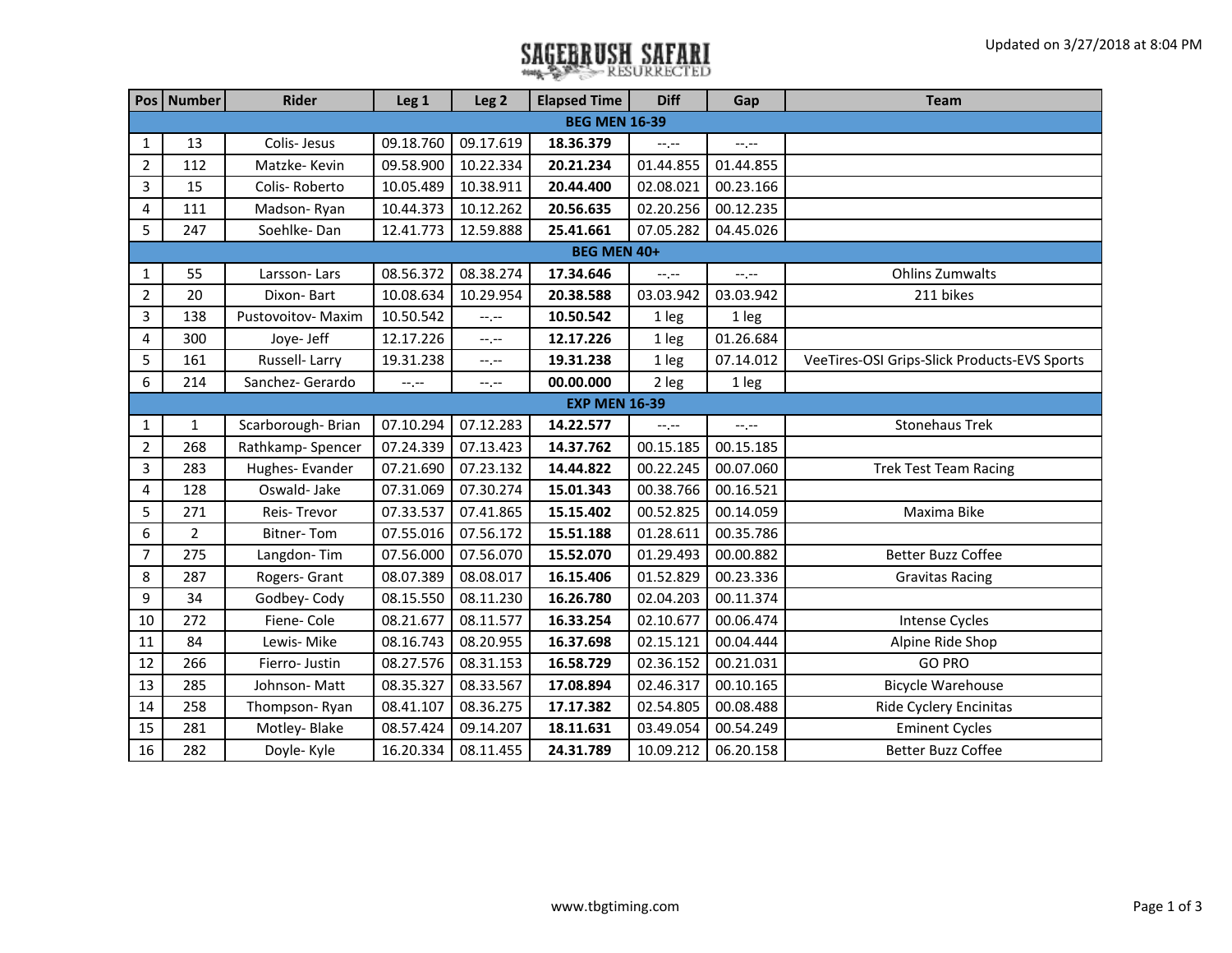## **SAGEBRUSH SAFARI**

|                | Pos   Number | Rider           | Leg 1     | Leg <sub>2</sub> | <b>Elapsed Time</b> | <b>Diff</b>      | Gap         | <b>Team</b>               |  |
|----------------|--------------|-----------------|-----------|------------------|---------------------|------------------|-------------|---------------------------|--|
| EXP MEN 40+    |              |                 |           |                  |                     |                  |             |                           |  |
|                | 3.           | Callicott-Jon   | 08.07.005 | 08.09.010        | 16.16.015           | $-1 - 1 - 1 = 0$ | $-1$ , $-1$ |                           |  |
| 2              | 113          | Ohrmund-Steve   | 08.12.640 | 08.13.861        | 16.26.501           | 00.10.486        | 00.10.486   |                           |  |
| 3              | 273          | Keating-Gabe    | 08.26.785 | 08.14.727        | 16.41.512           | 00.25.497        | 00.15.011   |                           |  |
| $\overline{4}$ | 6            | Cofer-Chuck     | 08.26.934 | 08.27.362        | 16.54.296           | 00.38.281        | 00.12.784   | <b>Adams Avenue Bikes</b> |  |
| 5              | 274          | Owen-Michael    | 08.31.326 | 08.24.382        | 16.55.708           | 00.39.693        | 00.01.412   | <b>Better Buzz Coffee</b> |  |
| 6              | 264          | Devon-Jerry     | 08.45.231 | 08.49.515        | 17.34.746           | 01.18.731        | 00.39.038   | Zodiac Lights 211 Bikes   |  |
|                | 4            | Camargo-Ricardo | 09.23.052 | 09.33.509        | 18.56.561           | 02.40.546        | 02.00.853   |                           |  |
| EXP WMN 16+    |              |                 |           |                  |                     |                  |             |                           |  |
|                | 284          | Straite-Rachel  | 09.15.907 | 09.21.769        | 18.37.676           | $-1 - 1 - 1 = 0$ | $-1$ , $-1$ | <b>GT Factory</b>         |  |
| 2              | 286          | Bruneau-Laura   | 09.43.496 | 09.55.401        | 19.38.897           | 01.01.221        | 01.01.221   | Fugoo                     |  |